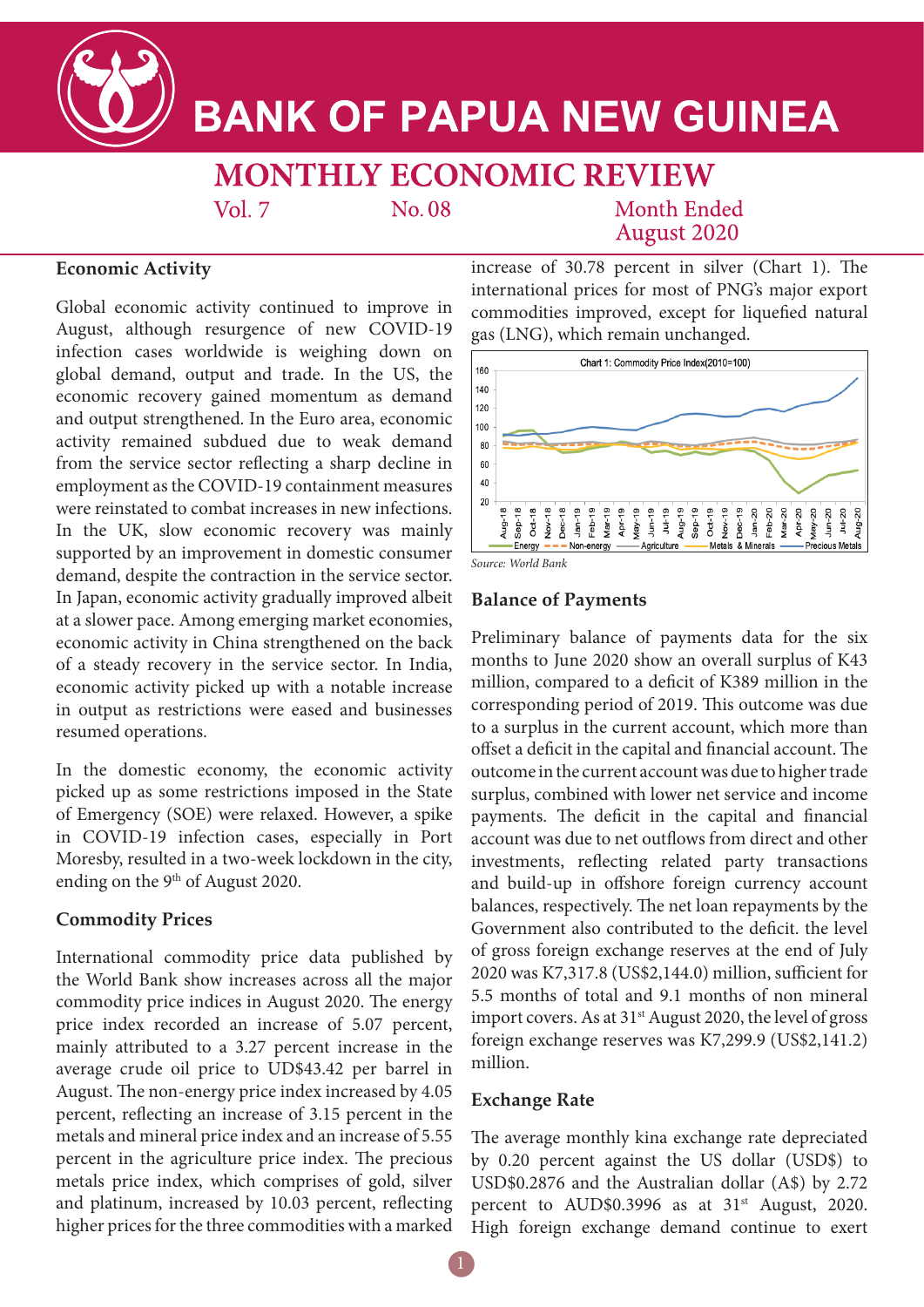downward pressure on the kina exchange rate against the USD. The depreciation of the kina against the Australian dollar reflected cross-currency movements as the AUD appreciated against the USD. The average monthly Trade Weighted Index (TWI) decreased by 1.8 percent to 28.19 over the month to  $31<sup>st</sup>$  August, 2020, compared to the previous month. The decline reflected the depreciation of kina against the USD and AUD (Chart 2).



*Source: Bank of PNG*

#### **Inflation**

Annual headline retail price index (RPI) to August increased marginally by 0.7 percent. This was mainly driven by price increases in the 'Alcoholic Beverages, Tobacco and Betelnut' and 'Food and Non-Alcoholic Beverages' expenditure groups. The increase in the 'Alcoholic Beverages, Tobacco and Betelnut' expenditure group was mainly due to higher prices for betelnut. The increase in the 'Food and Non-Alcoholic Beverages' expenditure group was mainly due to price increases in the 'Food, Dairy Products, Eggs and Cheese', 'Meat' and 'Fruits and Vegetables' subgroups. The RPI ex-seasonal declined by 0.7 percent, whilst the RPI ex-seasonal and fuel increased by 1.3 percent (Chart 3). Quarterly headline RPI fell by 0.1 percent, whilst the monthly headline RPI increased by 0.5 percent.



*Source: Bank of PNG*

#### **Domestic Interest Rates & Monetary Aggregates**

Over the month to week-ending  $31<sup>st</sup>$  August 2020, the Central Bank Bill (CBB) rates for the 28-day and 91 day were unchanged at 1.37 percent and 2.44 percent, respectively, while the 63-day term rate decreased by 0.16 percent to 2.07 percent. Over the same period, the Treasury Bill (T-bill) rate for the 182-day term decreased by 0.01 percent to 4.70 percent, while for the 364-day term it increased by 0.02 percent to 7.20 percent. The rate for 273-day term was unchanged at 6.03 percent. Other terms were not offered during the period. The weighted average interest rates on wholesale deposits (K500,000 and above) increased for all the terms, except for the 30-day term. The rates for the 60-day, 90-day, 180-day, 270-day and 360 day terms increased by 0.07, 0.34, 2.56, 1.29 and 1.48 percentage points to 0.22 percent, 1.46 percent, 3.33 percent, 1.75 percent and 1.83 percent, respectively. The rate for the 30-day term decreased by 0.21 percent to 1.09 percent (Chart 4).



*Source: Bank of PNG*

Broad money supply increased by 9.2 percent over the year to July 2020, compared to a decline of 2.9 percent in the corresponding period of 2019. This was driven by increases in credit to the private sector and net claims on Central Government. Monetary base increased by 15.8 percent in July 2020, compared to a decline of 4.7 percent in the corresponding period of 2019. This was due to increases in deposits (liabilities) of other depository corporations (ODC) and currency in circulation.

Commercial banks' lending to public non-financial corporations, other financial corporations and other resident sectors declined by K63.8 million to K13,652.7 million between December 2019 and week-ending 28th August 2020. The decline reflected repayments by the Government, finance, mining and manufacturing sectors. Over the year, the weekly average lending by banks decreased by 0.7 percent to K13,619.8 million. The commercial bank deposits increased by K864.4 million to K21,758.3 million between December 2019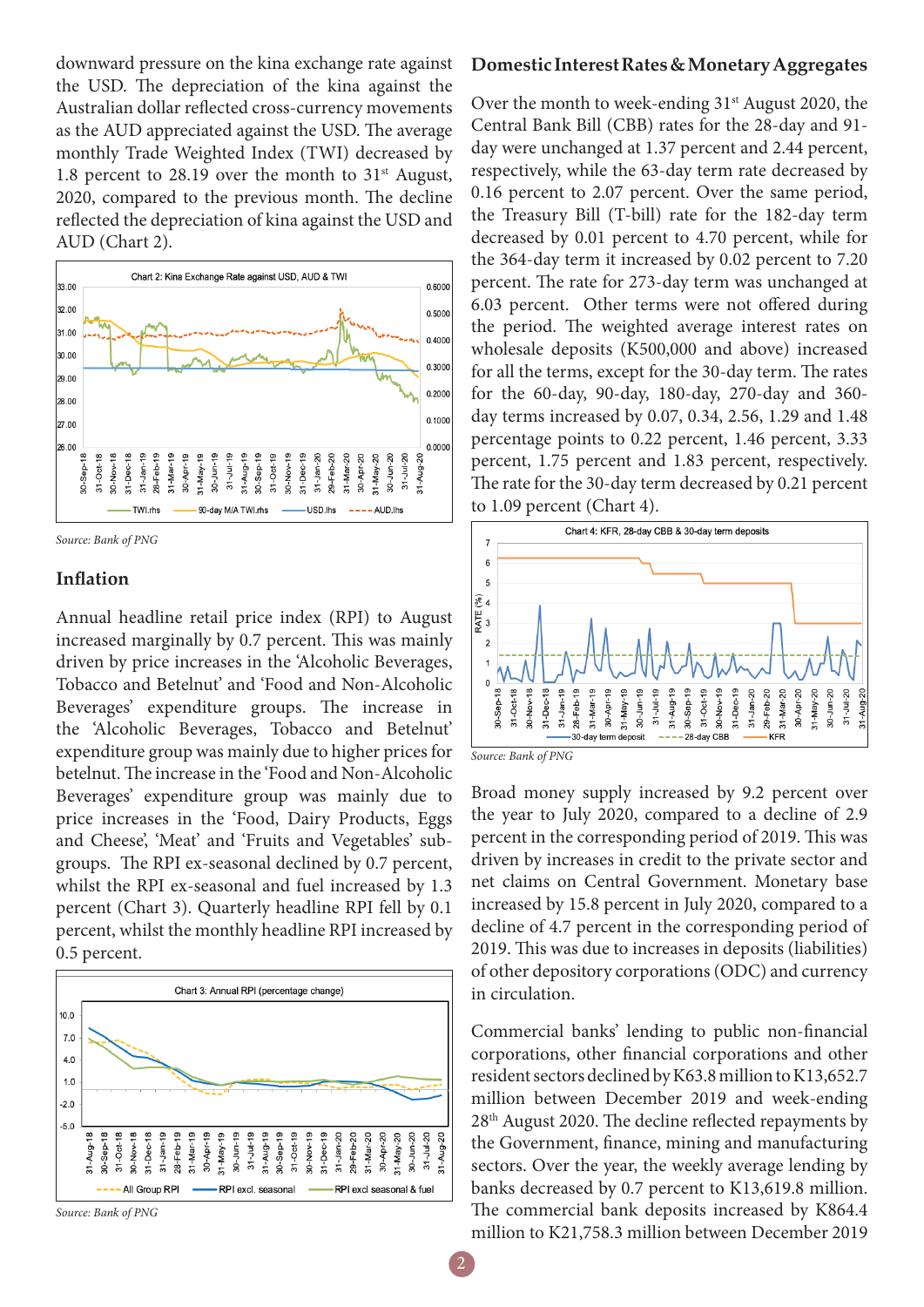and week-ending 28th August 2020, which mainly reflected placements by the Government, petroleum and agriculture sectors. The weekly average deposits increased by 8.3 percent to K21,732.2 million.

### **Monetary Policy**

The Bank maintained the policy signalling rate, the Kina Facility Rate at 3.0 percent in the month of August 2020.